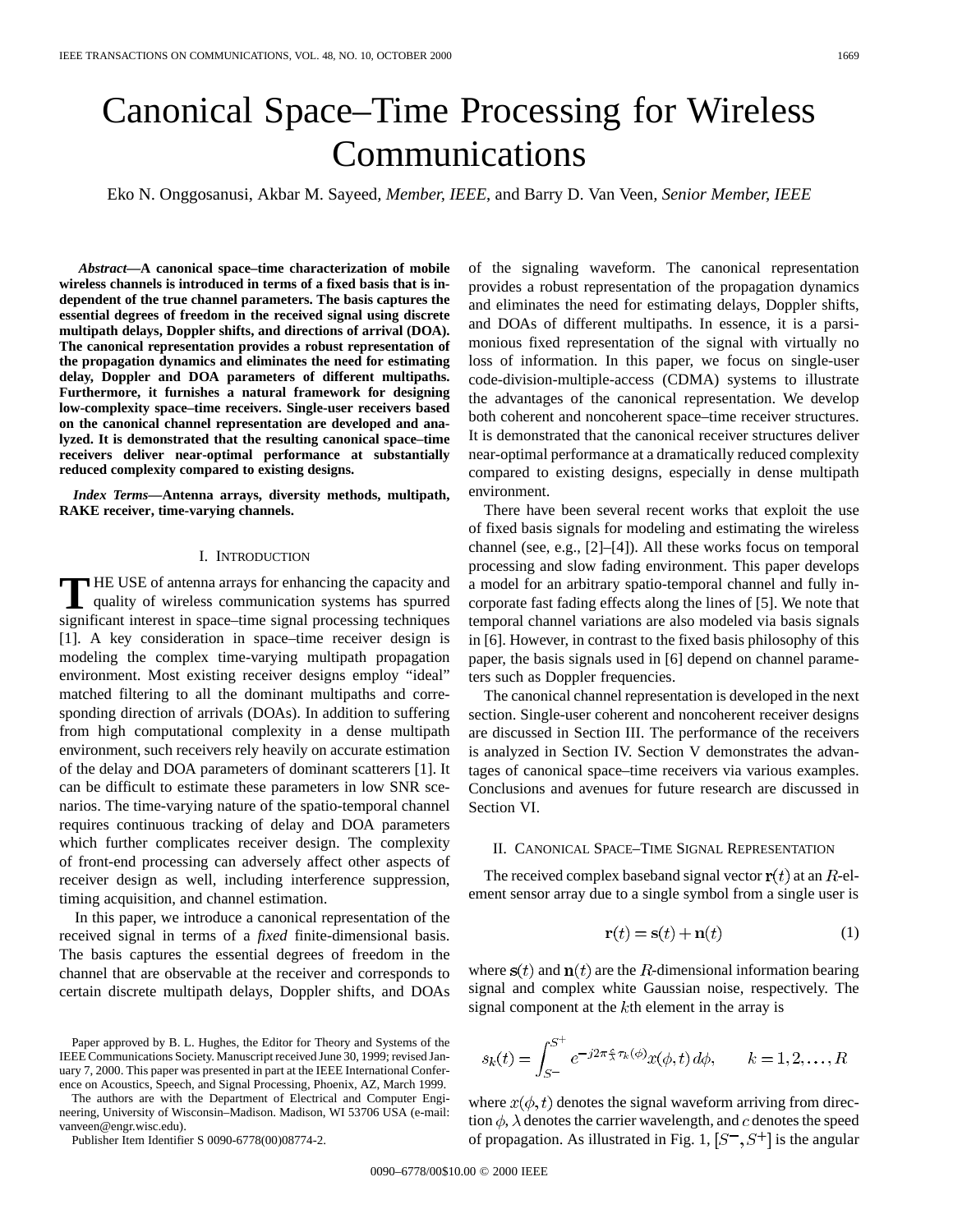

Fig. 1. Signal reception geometry.

spread of the scatterers encountered during propagation,<sup>1</sup> and  $\tau_k(\phi)$  is the time delay of the signal waveform at the kth antenna element relative to the first antenna element. The received signal  $x(\phi, t)$  is related to the transmitted signaling waveform  $q(t)$  of duration  $T$  via the angle-dependent time-varying channel impulse response  $h(\phi, t, \tau)$  or, equivalently, the multipath-Doppler spreading function  $H(\phi, \theta, \tau)$  [7], [8]

$$
x(\phi, t) = \int_0^{T_m} h(\phi, t, \tau) q(t - \tau) d\tau
$$
  
= 
$$
\int_0^{T_m} \int_{-B_d}^{B_d} H(\phi, \theta, \tau) q(t - \tau) e^{j2\pi \theta t} d\theta d\tau
$$
 (2)

where  $T_m$  and  $B_d$  denote the multipath and Doppler spreads, respectively.<sup>2</sup> Without loss of generality, we choose  $q(t)$  to have unit energy with support  $[0, T)$ . Defining the array response vector as a function of  $\phi$  as

$$
\mathbf{a}(\phi) = \left[1, e^{-j2\pi \frac{c}{\lambda}\tau_2(\phi)}, \dots, e^{-j2\pi \frac{c}{\lambda}\tau_R(\phi)}\right]^T \bigg/ \sqrt{R} \tag{3}
$$

we can express the received signal in a vector form as follows:

$$
\mathbf{s}(t) = \int_{S^-}^{S^+} \mathbf{a}(\phi) x(\phi, t) \, d\phi. \tag{4}
$$

A discretized version of (2) is often used for system design and analysis

$$
\mathbf{s}(t) = \sum_{l=1}^{L_T} \beta_l \mathbf{a}(\phi_l) e^{j2\pi \theta_l t} q(t - \tau)
$$
 (5)

where  $L_T$  is the number of (dominant) scatterers,  $\beta_l(t)$ is the time-varying complex path fading coefficient, and  $\phi_l \in [S^-, S^+]$  and  $\tau_l \in [0, T_m]$  are the DOA and path delay corresponding to the  $l$ th path.

# *A. Canonical Signal Representation*

The signal experiences temporal and spatial dispersion during propagation as evident from (2). Our characterization of the information bearing signal is motivated by the fact that the signaling waveform  $q(t)$  has a finite duration T and an essentially finite bandwidth B. Hence, the signal  $x(\phi, t)$  exhibits only a finite number of *temporal* degrees of freedom that are captured by



Fig. 2. A schematic depicting the canonical space–time coordinates.

a set of uniformly spaced discrete multipath delays and Doppler shifts [5], [9]<sup>3</sup>. Furthermore, assuming the antennas are spaced to avoid spatial aliasing,  $s(t)$  possesses at most *R* spatial degrees of freedom that can be captured by certain discrete DOAs even if the DOA distribution is continuous within  $[S^-, S^+]$ . The following canonical space–time characterization of  $s(t)$  identifies these essential spatio-temporal degrees of freedom in the channel that are *observable* at the receiver.

*Theorem:* The signal  $s(t)$  in (4) admits the canonical representation

$$
\mathbf{s}(t) \approx \hat{\mathbf{s}}(t)
$$
  
= 
$$
\sum_{p=P^{-}}^{P^{+}} \sum_{m=-M}^{M} \sum_{l=0}^{L} H_{pml} \mathbf{q}_{pml}(t), \qquad 0 \le t < T \quad (6)
$$

in terms of the unit-energy space–time basis waveforms

$$
\mathbf{q}_{pml}(t) = \mathbf{a}(\varphi_p)e^{j((2\pi mt)/T)}q\left(t - \frac{l}{B}\right) \tag{7}
$$

where<sup>4</sup>  $\{\varphi_1, \varphi_2, \dots, \varphi_R\}$  are chosen such that  $\{a(\varphi_1), \dots, a(\varphi_k)\}$  $a(\varphi_R)$ } are linearly independent and  $-(\pi/2) \leq \varphi_1 < \varphi_2$  $\cdots < \varphi_R \leq (\pi/2)$ . The number of terms in (6) are given by  $L = [T_m B]$ ,  $M = [T B_d]$ ,  $P^+ = \min_i {\varphi_i : \varphi_i \geq S^+}$ ,  $P^- = \max_i {\{\varphi_i : \varphi_i \leq S^-\}}.$ 

The proof of this canonical representation is given in Appendix A. An alternate proof based on the finiteness of the array aperture is given in [11]. Fig. 2 illustrates the canonical space–time channel coordinates defined by the multipath-Doppler-angle sampling in the above representation. We note that the number of terms in the canonical coordinate expansion given above is the *minimum* to obtain a reasonably accurate representation of  $s(t)$  for an arbitrary channel. The main source of error is due to the band-limited approximation to the signaling waveform  $q(t)$ . It is shown in the next section that the representation accuracy can be improved arbitrarily by increasing both the number of terms in the expansion (6) and through the choice of  $B$ . We also note that for uniform linear array geometries with the time delay at the pth element relative to the first is given by  $\tau_p(\phi) = (p-1) d \sin(\phi)/c$ , where

<sup>&</sup>lt;sup>1</sup>For simplicity of presentation we have assumed a one dimensional array.

<sup>&</sup>lt;sup>2</sup>We note that  $T_m$  and  $B_d$  denote the maximum spreads—the variation of spreads with  $\phi$  is captured by  $H(\phi, \theta, \tau)$ .

<sup>&</sup>lt;sup>3</sup>This is related to Shannon's celebrated  $2WT$  theorem (see, for example,  $[10]$ ).

<sup>&</sup>lt;sup>4</sup>Note that  $\varphi$  is used for canonical DOAs instead of  $\phi$  to differentiate canonical spatial sampling from natural DOAs represented by  $\phi$ .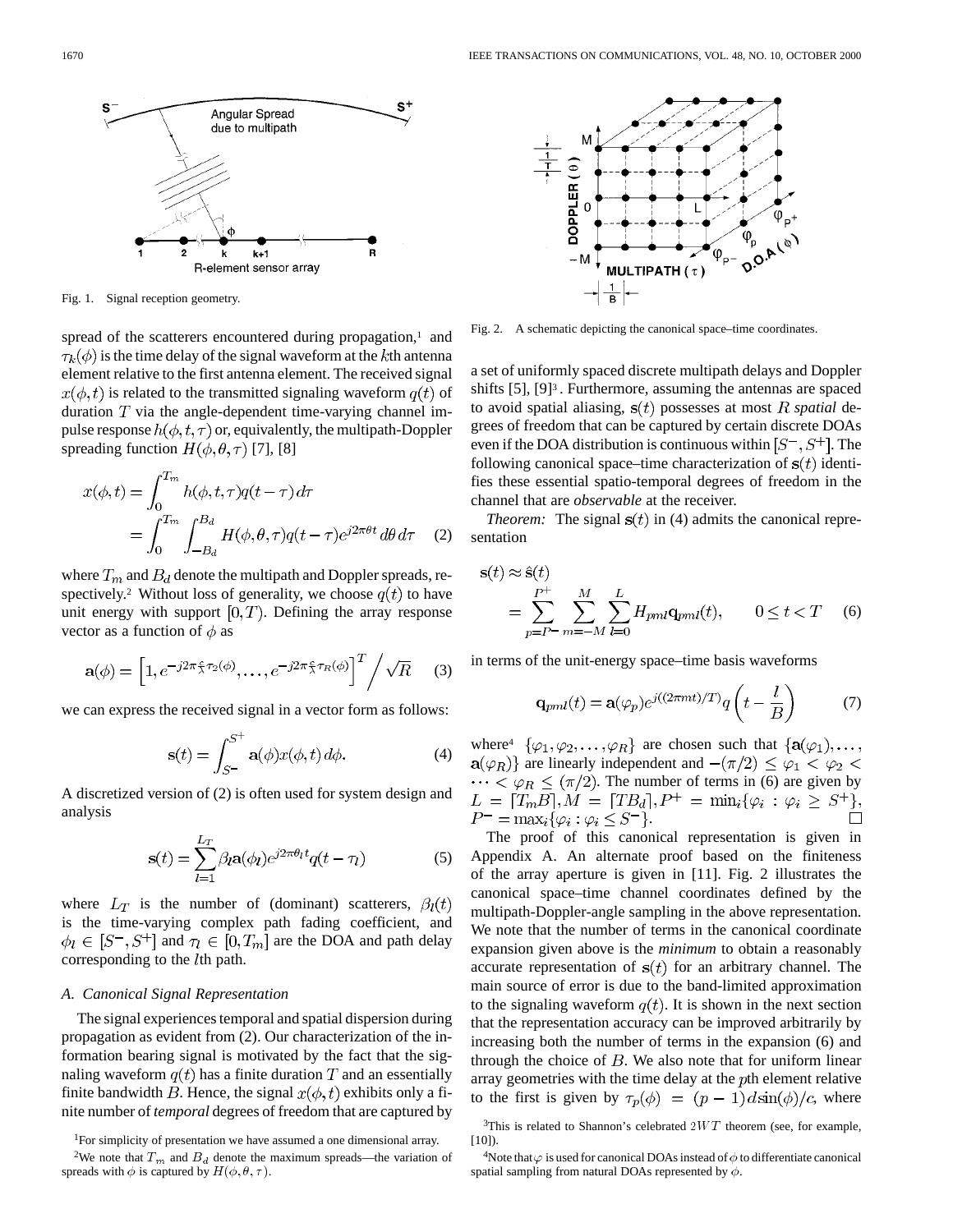$d$  is the spacing between adjacent elements. If, furthermore,  $d = \lambda/2$ , then a set of orthogonal spatial basis vectors  $\{a(\varphi_n)\}$ can be obtained by choosing

$$
\sin(\varphi_p) = \frac{2p - R - 1}{R}, \qquad p = 1, 2, ..., R.
$$
 (8)

While the canonical representation (6) is quite general, it proves particularly advantageous in the context of spread-spectrum  $(TB \gg 1)$  signaling [5]. From a signal representation viewpoint, it provides a robust and *parsimonious* characterization of space–time propagation effects in terms of the *fixed* basis given in (7). It is parsimonious in the sense that, amongst all fixed-basis representations, it yields the lowest-dimension signal representation that is valid for any spatio-temporal channel with given channel spreads. This is due to the fact that the maximum number of essential degrees of freedom induced by the temporal and spectral channel spreading is approximately  $[T_mB](2[TB_d]+1) = (L+1)(2M+1)$  [5], [8], and the maximum number of degrees of freedom induced by spatial channel spreading is  $[(S^+ - S^-)/S_a] \approx (P^+ - P^- + 1)$ , where  $S_a$  denotes the sensor aperture [11]. These essential degrees of freedom are captured by a fixed basis in the canonical representation. Any fixed-basis signal representation will require at least  $(L+1)(2M+1)(P^+ - P^- + 1)$  dimensions for characterizing all spatio-temporal channels with the given channel spreads. Consequently, the canonical representation also eliminates the need for estimating arbitrary delays, Doppler shifts, and DOAs of dominant scatterers.<sup>5</sup> Note that changes in the channel spread can be accomodated by simply adding or discarding some basis functions; the structure of the basis set does not change.

The representation also provides a versatile framework for channel modeling—both deterministic and stochastic. In particular, the  $(P^+ - P^- + 1)(2M + 1)(L+1)$  dimensional canonical channel coordinates defined by the basis (7) characterize the *inherent diversity level* afforded by a *wide-sense stationary uncorrelated scatterer* (WSSUS) channel [5], [9]. This is evident from (6) as the signal  $s(t)$  can be represented in terms of a finite number of the canonical basis waveforms. This indicates that the signal energy is located within a compact region of the canonical coordinate system.

Note that one may choose an "optimal" basis with a minimal number of nonzero expansion coefficients for a given signal  $s(t)$ . However, such optimal bases are generally parameter-dependent. For example, an optimal set can be designed for given delays and DOAs of different paths. However, for a different set of delays and DOAs, all the basis signals in the set must be modified to preserve optimality. The representation (6) directly utilizes the *a priori* knowledge about the structure of the received signal—the array response  $a(\phi)$ , the signaling waveform  $q(t)$ , and the channel spread parameters—to capture the essential degrees of freedom in the signal with respect to a *fixed* basis.

# *B. Computing Canonical Channel Parameters*

The proof of the canonical signal representation in Appendix A is based on the time-limited and (essentially) band-limited nature of  $q(t)$ . In fact, the resulting channel parameters, which serve as the basis expansion coefficients in the representation, only depend on the duration  $T$  and bandwidth  $B$ of  $q(t)$ . However, the channel parameters derived in the proof are not necessarily optimal in any particular sense. A naturally optimal criterion to compute these channel parameters is to minimize the energy loss in reconstructing the signal  $s(t)$ 

$$
\varepsilon_r = \int_{-\infty}^{\infty} ||\mathbf{s}(t) - \hat{\mathbf{s}}(t)||_2^2 dt \tag{9}
$$

where<sup>6</sup>  $\|\mathbf{x}\|_2$  denotes the 2-norm of a vector **x**. For analysis and derivation purposes, we define the vector space  $\mathcal{C}^R \otimes \mathcal{L}_2$  for space–time signals of the form  $s(t)$  given in (4) with an inner product of two signals  $\mathbf{x}(t)$  and  $\mathbf{y}(t)$  defined as  $\langle \mathbf{x}, \mathbf{y} \rangle_{\text{ST}} \stackrel{\text{def}}{=}$  $\int \mathbf{y}^H(t)\mathbf{x}(t) dt$ . Then,  $\varepsilon_r$  in (9) becomes  $\|\mathbf{s} - \hat{\mathbf{s}}\|^2_{\text{ST}}$ , where  $\|\mathbf{s}\|$  $\mathbf{x}$   $\|_{\text{ST}}$  is the *space–time norm* of  $\mathbf{x}$  induced by the inner product defined above. Note that  $\|$  q<sub>pml</sub>  $\|$ <sub>ST</sub>= 1.

In this section, we investigate the least squares optimal solution for the channel coefficients. We define the canonical array response matrix, temporal basis vector, and canonical channel parameter vector as follows:

$$
\mathbf{A}_{R} = [\mathbf{a}(\varphi_{P^{-}}), \dots, \mathbf{a}(\varphi_{P^{+}})] \qquad (10)
$$
\n
$$
\psi_{R}(t) = \left[ e^{-j((2\pi Mt)/T)}, \dots, e^{j((2\pi Mt)/T)} \right]^{T}
$$
\n
$$
\otimes \left[ q(t), q\left( t - \frac{1}{B} \right), \dots, q\left( t - \frac{L}{B} \right) \right]^{T} / \sqrt{T}
$$
\n
$$
\hat{\mathbf{h}} = \left[ \hat{H}_{P^{-}, -M, 0}, \dots, \hat{H}_{P^{-}, -M, L}, \dots, \hat{H}_{P^{-}, M, L}, \dots, \hat{H}_{P^{-} + 1, -M, 0}, \dots, \hat{H}_{P^{+}, M, 0}, \dots, \hat{H}_{P^{+}, M, L} \right]^{T}
$$
\n(10)

The symbol  $\otimes$  denotes Kronecker product [12] and superscript  $T$  denotes matrix transposition. We may rewrite the canonical signal representation in (6) as

$$
\hat{\mathbf{s}}(t) = \mathbf{U}_R \mathbf{Q}_R(t) \hat{\mathbf{h}} \tag{11}
$$
\n
$$
\mathbf{U}_R \stackrel{\text{def}}{=} \mathbf{A}_R \otimes \text{ones}(1, (L+1)(2M+1))
$$

$$
\mathbf{Q}_R(t) \stackrel{\text{def}}{=} \text{diag}\{\psi_R(t)\} \otimes \mathbf{I}_{(P^+ - P^- + 1)}.
$$
 (12)

Here, ones  $(I, J)$  is an  $I \times J$  matrix with unity for all entries, and diag $\{v\}$  forms a diagonal matrix from the elements of a vector  $v$ . With this notation, it can be shown that the solution of the least squares problem (9) is

$$
\hat{\mathbf{h}} = \arg\min_{\mathbf{h}} \|\mathbf{U}_{R}\mathbf{Q}_{R}(t)\mathbf{h} - \mathbf{s}(t)\|_{\text{ST}}^{2} = \mathbf{R}_{w}^{-1}\mathbf{d}
$$

$$
\mathbf{d} = \int_{-\infty}^{\infty} \mathbf{Q}_{R}^{H}(t)\mathbf{U}_{R}^{H}\mathbf{s}(t) dt,
$$

$$
\mathbf{R}_{w} \stackrel{\text{def}}{=} \int_{-\infty}^{\infty} \mathbf{Q}_{R}^{H}(t)\mathbf{U}_{R}^{H}\mathbf{U}_{R}\mathbf{Q}_{R}(t) dt.
$$
(13)

<sup>6</sup>The integral is defined over the real line even though  $s(t)$  and  $\hat{s}(t)$  represent a single symbol. This accomodates an arbitrary multipath spread.

<sup>5</sup>Up to synchronization to a "global" delay, Doppler offset, and DOA to "align" the basis, which is required in all receivers.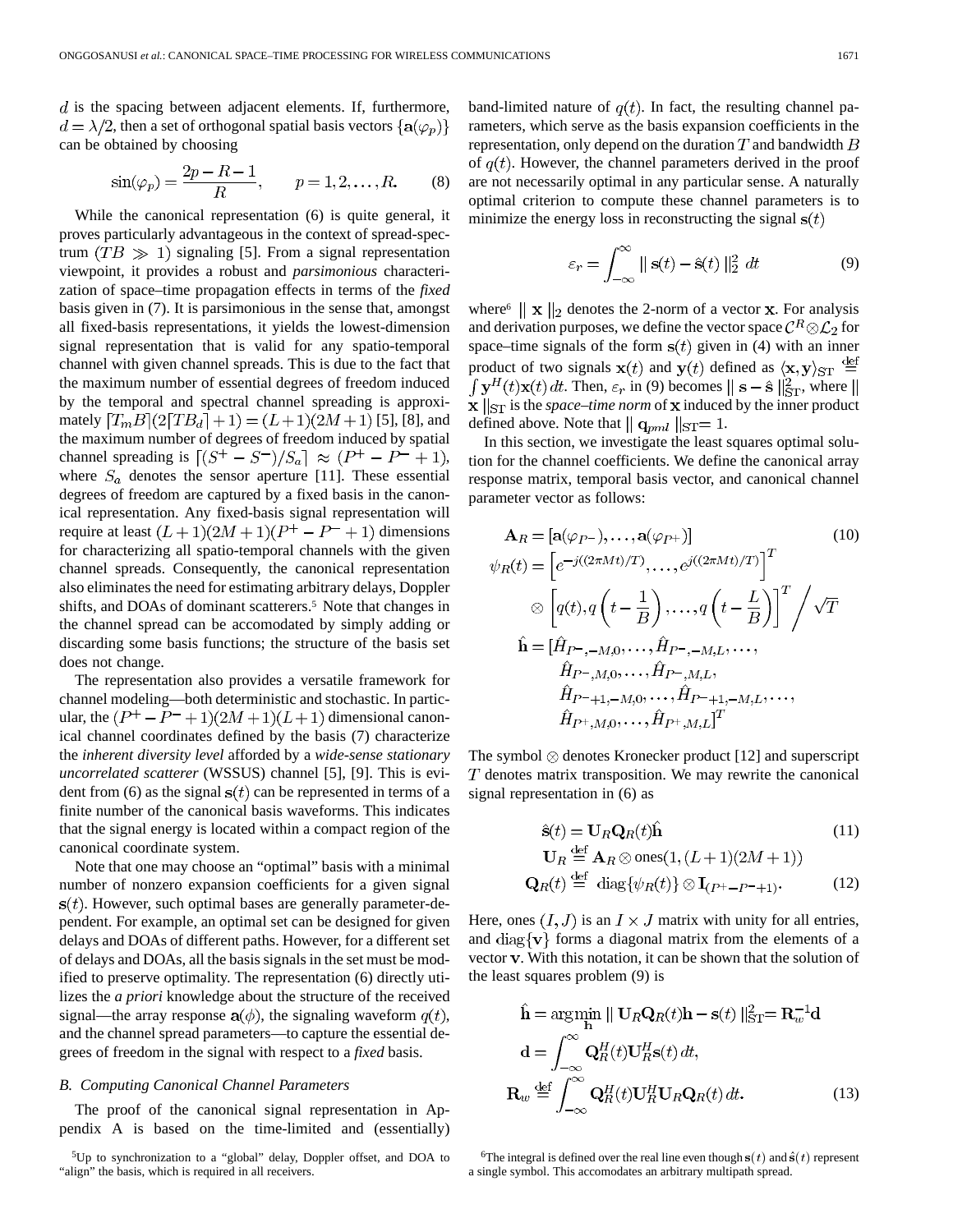The resulting minimized reconstruction error is

$$
\varepsilon_{r,\,\text{MIN}} = \int \mathbf{s}^H(t)\mathbf{s}(t) dt - \mathbf{d}^H \mathbf{R}_w^{-1} \mathbf{d}.
$$
 (14)

The magnitude of  $\varepsilon_{r, \text{MIN}}$  depends on various parameters. However, we can decompose it into three parts, each corresponding to approximation in multipath, Doppler, and space domain. The error bound for general spatio-temporal time-varying channel is

$$
\sqrt{\varepsilon_{r,\,\text{MIN}}} \leq C_{\text{angle}} \sqrt{\varepsilon_{r,\,\text{angle}}} + C_{\text{doppler}} \sqrt{\varepsilon_{r,\,\text{doppler}}} + C_{\text{mpath}} \sqrt{\varepsilon_{r,\,\text{mpath}}} \tag{15}
$$

where  $C_{\text{angle}}$ ,  $C_{\text{doppler}}$ ,  $C_{\text{mpath}}$  are some constants. The first term  $\varepsilon_{r,\text{angle}}$  represents the reconstruction error in angle alone, which can be made arbitrarily small by the choice of array geometry and increasing the number of terms in the summation over  $p$  (see Appendix B). The second term  $\varepsilon_{r,\text{doppler}}$  represents the reconstruction error in Doppler only. The Doppler bases  $e^{j2\pi mt/T}$  imply a Fourier series expansion for the Doppler spectrum, and hence, this error can be made arbitrarily small by including more terms in the summation over  $m$  (Appendix C). The third term  $\varepsilon_{r,\text{mpath}}$  is the error incurred by approximating arbitrarily multipath delays with uniformly delayed versions of  $q(t)$ . The uniform delays are multiples of  $1/B$ , so by choosing  $B$  sufficiently large, and by including more terms in the sum, we can approximate  $q(t - \tau_l)$  arbitrarily well using  $q(t - m/B)$ ,  $m = 0, 1, \ldots, L$  (Appendix D). We prove inequality (15) in Appendix E.

In *sparse* multipath environments where some of the channel coefficients in  $H_{pml}$  are zero, the canonical representation as (6) may suffer from overparametrization. This problem can be mitigatedbyaddinganalgorithmwhichtracksthesubsetof"nonzero" channel coefficients, at the expense of increased complexity. An example of this is "RAKE finger tracking" in IS-95 where dominant  $T_c$ -spaced multipath delays are tracked [13].

## *C. Reconstruction Error for DS-CDMA Systems*

We now focus on the special case of DS-CDMA systems employing spread-spectrum signaling waveforms  $q(t)$  of the form

$$
q(t) = \sum_{i=0}^{N-1} c_i v(t - iT_c) / C, \qquad 0 \le t < T \qquad (16)
$$

where  $\{c_i\}$  is the spreading sequence of length N,  $v(t)$  is the chip waveform of duration  $T_c$ , and C is a normalization constant which ensures  $q(t)$  has *unit* energy. Since the spreading sequence has approximately flat spectral magnitude, the bandwidth B of  $q(t)$  is solely determined by the bandwidth of  $v(t)$ , which is inversely proportional to  $T_c$ . As noted in the previous section, the definition of  $B$  affects the accuracy of the canonical representation.

We will consider bandwidth definitions of the form  $B \approx$  $\mathcal{O}/T_c$ , where  $\mathcal O$  is termed a chip rate *oversampling* factor, typically 1, 2, 4, or 8.7 We assume the *discrete multipath channel* model given in (5). The choice of  $\mathcal O$  and the shape of the chip waveform  $v(t)$  can have a significant effect on the reconstruction error  $\varepsilon_{r, \text{MIN}}$ . Clearly, we would like to select a  $v(t)$  whose energy is concentrated around DC since  $\varepsilon_{r, \text{MIN}}$  is proportional to the energy of  $q(t)$  outside the frequency range  $|f| \leq W/2$ (see Appendix D). In this paper, we use the class of *raised-cosine* chip waveforms and show that by sufficient oversampling (a maximum of 8), the reconstruction error  $\varepsilon_{r, \text{MIN}}$  can be made negligible. Define  $v(t)$ , as given in the equation at the bottom of the page, where  $\alpha$  is the *roll-off factor*. Notice that  $\alpha$  = 0 generates a rectangular chip waveform. As  $\alpha$  increases, the main lobe of the spectrum becomes wider, but the side lobe levels are smaller. Hence, we expect  $\varepsilon_{r, \text{MIN}}$  for  $\mathcal{O} = 1$  to increase as  $\alpha$  increases due to the broadening mainlobe. However, for large  $\alpha$ ,  $\varepsilon$ <sub>r</sub>,  $_{\text{MIN}}$  should decrease more rapidly with increasing  $O$ , because the sidelobes are smaller. These properties are shown below and illustrated with examples in Section V.

It is instructive to look at the reconstruction error associated with a single multipath temporal channel  $h(t) = \delta(t - \tau_1), \tau_1 \in$  $[0, T_c]$  for different  $\alpha$ . To illustrate the error a length 31 M-sequence is used. In this case, the canonical basis is of the form  $\{q(t-l/B)\}\$  with  $l=0,1,\ldots,L$  and the canonical channel parameter computation follows from Section II-B. The reconstruction error for roll-off factor of  $\alpha = 0$  can be easily obtained in closed form. Let  $s(t) = q(t - \tau_1), \tau_1 \in (k/B, k+1/B)$ , where  $k = 0, 1, \dots$  for rectangular chip waveform and  $B = \mathcal{O}/T_c$ . For simplicity, we use a rectangular chip waveform. It can be shown from (13) that due to the linearity of  $c(\tau_1) = \int q(t)q(t-\tau_1) dt$ with respect to  $\tau_1$ , the canonical channel parameters  $H_{00l} = 0$ for  $l \neq k, k + 1$ . Without loss of generality, set  $k = 0$  hence  $\tau_1 \in [0, T_c]$ . In this case

$$
\mathbf{R}_w = \begin{bmatrix} 1 & 1 - 1/\mathcal{O} \\ 1 - 1/\mathcal{O} & 1 \end{bmatrix}, \quad \mathbf{d} = \begin{bmatrix} 1 - \tau_1/T_c \\ 1 - 1/\mathcal{O} + \tau_1/T_c \end{bmatrix}.
$$

It can be shown from (13) and (14) that

$$
H_{000} = 1 - \mathcal{O}\frac{\tau_1}{T_c}, \quad H_{001} = \mathcal{O}\frac{\tau_1}{T_c}
$$

$$
\varepsilon_{r, \text{MIN}} = 2\frac{\tau_1}{T_c} \left(1 - \mathcal{O}\frac{\tau_1}{T_c}\right). \tag{17}
$$

7The term oversampling implies sub-chip rate sampling of the output of the matched filter  $q^*(-t)$  (Fig. 5). The effects of oversampling are further discussed in Section III.

$$
v(t) = \begin{cases} 1, \\ 0.5 \left\{ 1 + \cos \left[ \frac{2\pi}{T_c \alpha} \left( \left| t - \frac{T_c}{2} \right| - \frac{T_c}{2} (1 - \alpha) \right) \right] \right\} \\ 0, \end{cases}
$$

$$
0 \le \left| t - \frac{T_c}{2} \right| \le \frac{T_c}{2} (1 - \alpha)
$$
  

$$
\frac{T_c}{2} (1 - \alpha) \le \left| t - \frac{T_c}{2} \right| \le \frac{T_c}{2}
$$
  
elsewhere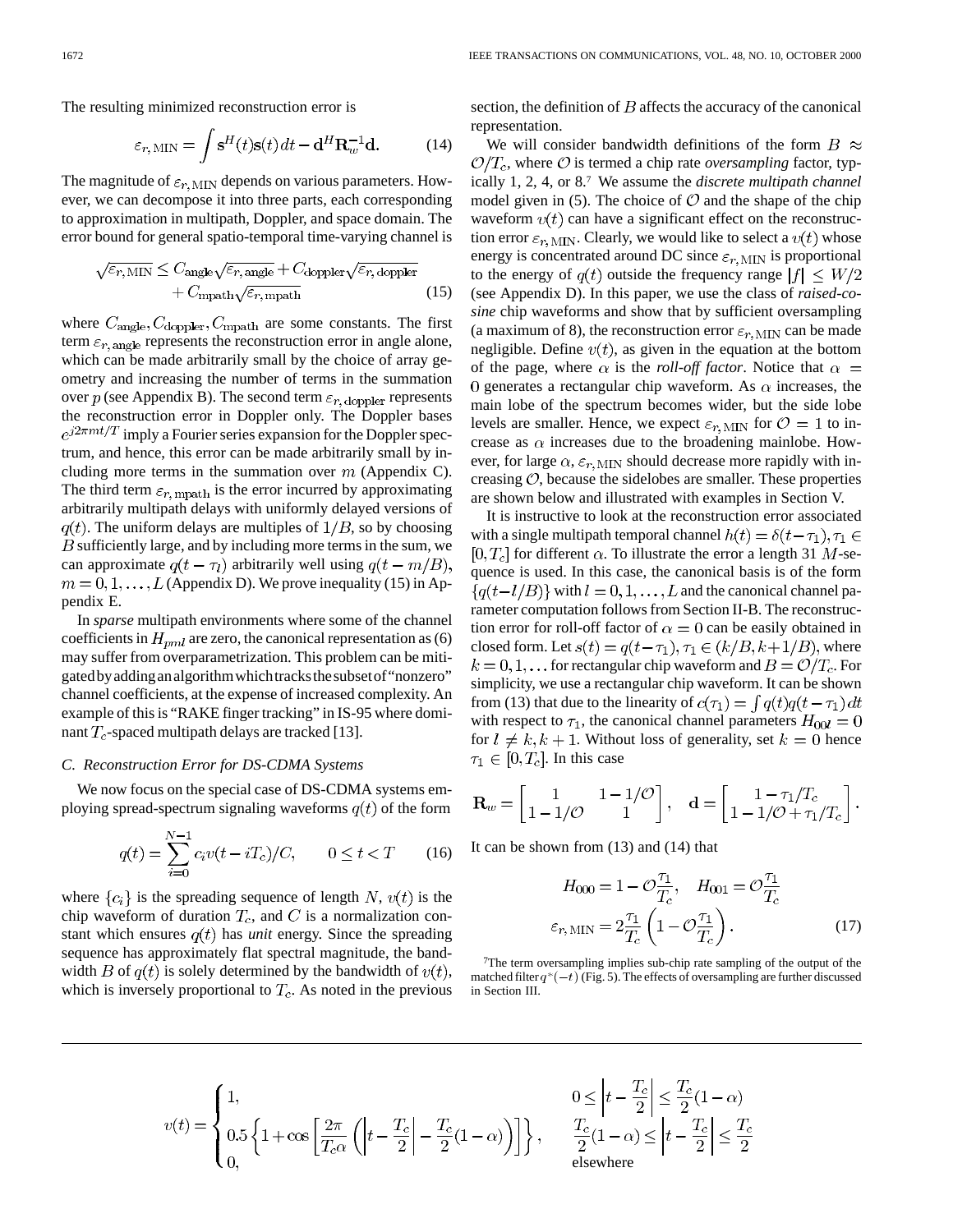

Fig. 3. Comparing reconstruction error under LS and FS methods for a single multipath case with rectangular chip waveform.

Equation (17) implies that  $\varepsilon_{r, \text{MIN}} \leq (1/(2\mathcal{O}))$ , which approaches zero as  $\mathcal O$  increases. Fig. 3 depicts the reconstruction error as a function of  $\tau_1$  for  $\mathcal{O} = 1,2$  with  $\{H_{000}, H_{001}\}$ computed using least squares and truncated Fourier series (Appendix A) methods.

Fig. 4 shows  $\varepsilon_{r, \text{MIN}}$  as a function of  $\tau_1$ . Notice that for a given oversampling factor  $O$ , local maxima occur exactly at the middle of two basis function delays. For  $\alpha = 0$ , only the two basis functions adjacent to  $\tau_1$  contribute to  $\hat{s}(t)$  due to the linearity of the rectangular waveform's temporal correlation. This is not true with  $0 < \alpha \leq 1$ . In general, all basis functions will contribute to the canonical representation, except when  $\tau_1$  $l/B$ . The effect of oversampling factor  $\mathcal O$  and roll-off factor  $\alpha$ on reconstruction error for general frequency-selective channels is discussed in Appendix D. The oversampling factor  $\mathcal O$  induces a tradeoff between complexity and representation error  $\varepsilon_{r,\text{MIN}}$ . The error is directly related to symbol error as discussed in Section IV. When  $\mathcal{O} = 1$ , choosing  $\{\varphi_p\}$  as in (8) gives a set of approximately orthonormal set of basis functions  $\{q_{pm}(t)\}\$ albeit at the expense of a loss of accuracy in the representation (6) in the case of arbitrary multipath delays. The accuracy of (6) can be improved by increasing the oversampling factor  $\mathcal{O}$ , although at the expense of losing orthogonality of the basis functions  $\{q_{pml}(t)\}.$ 

# III. SPACE–TIME RECEIVER STRUCTURE

Consider the discrete multipath channel described in (5). For simplicity in receiver design, we assume  $T_m \ll T$ , which is typical in mobile wireless environments and implies negligible intersymbol interference (ISI).9 Conventional coherent space–time receivers, such as those proposed in [1], are based on the *ideal* test statistic

$$
Z = \text{Re}\left\{\sum_{l=1}^{L_T} \hat{\beta}_l^* \langle \mathbf{r}(t), \mathbf{a}(\hat{\phi}_l)e^{j2\pi\theta_l t} q(t - \hat{\tau}_l) \rangle \right\}
$$
(18)

8Due to the correlation properties of the spreading sequence.

<sup>9</sup>Large delay spreads for which ISI is not negligible can be accommodated by jointly decoding a frame of symbols.



Fig. 4.  $\varepsilon_r$  as a function of  $\tau_1$  for (a)  $\alpha = 0$  and (b)  $\alpha = 1$ .

which requires estimates of the DOAs  $\phi_l$ , delays  $\tau_l$ , and fading coefficients  $\beta_l$  of each multipath component. The detected symbol is given by  $sgn(Z)$ . This receiver performs matched-filtering to all the multipath components, resulting in high complexity in a dense multipath environment. Furthermore, the performance depends on the quality of the DOA, delay, and channel parameter estimates. Even if joint angle-delay estimation frameworks [1], [14] are employed, a large number of observations and relatively complex algorithms are necessary to obtain accurate parameter estimates for the conventional receiver.

In Section II, we have shown that a space–time signal  $s(t)$  in (4) can be represented with arbitrary accuracy using the canonical representation. This suggests that all the signal processing in the receiver can be performed in the canonical channel coordinates. The canonical channel coordinates have lower dimensionality than the original signal space. The representation (6) also provides a framework for space–time processing that eliminates the need for DOA and delay estimates. This results in significant reduction of receiver complexity and robustness against parameter estimation errors. In addition, our approach fully accounts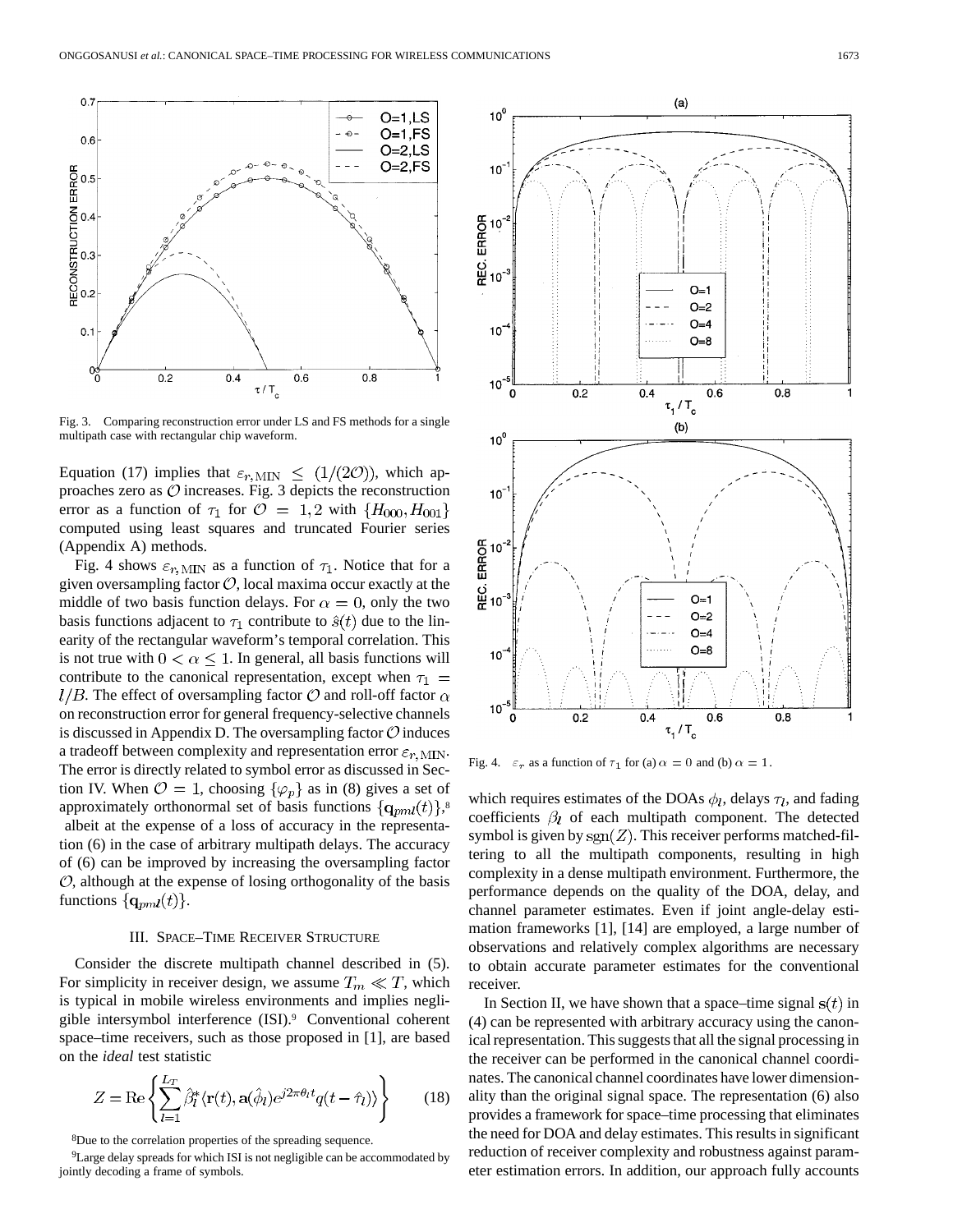for fast fading effects and in fact exploits Doppler effects for additional diversity compared to conventional receivers [5], [9].

In this paper, we develop space–time single-user receivers for binary signaling—both coherent antipodal and noncoherent orthogonal signaling are considered. Recall that the delay spread  $T_m$  is assumed to be sufficiently small  $(T_m \ll T)$  so that ISI is negligible and symbol-by-symbol detection suffices. The  $R$ -dimensional complex baseband signal within one symbol duration at the receiver is given by (1),  $q(t) \in {\pm q_0(t)}$  for antipodal signaling and  $q(t) \in \{q_1(t), q_2(t)\}\$ for orthogonal signaling. We consider the discrete multipath model (5) for receivers development and analysis. The noise vector  $\mathbf{n}(t)$  is assumed to be complex Gaussian with zero mean and  $E\{\mathbf{n}(t)\mathbf{n}^H(t')\} =$  $\mathcal{N}_0 \delta(t-t') \mathbf{I}_{N_{\text{tot}}}$ , where  $\mathbf{I}_K$  is a  $K \times K$  identity matrix and  $N_{\text{tot}} = (P^+ - P^- + 1)(2M + 1)(L + 1).$ 

# *A. Coherent Antipodal Signaling*

The canonical representation in (6) suggests a coherent space–time matched filter receiver structure defined by the basis functions in (7). The canonical space–time receiver maps the received signal  $r(t)$  onto the basis functions to form the test statistic

$$
Z = \text{Re}\left\{\sum_{p=P^-}^{P+} \sum_{m=-M}^{M} \sum_{l=0}^{L} \hat{H}_{pml}^* \langle \mathbf{r}, \mathbf{q}_{pml} \rangle \right\} \qquad (19)
$$

where  $\{\hat{H}_{pml}\}$  are estimates of the canonical channel coefficients.<sup>10</sup> In this paper, we assume perfect  $\{\hat{H}_{pml}\}$  estimates are obtained by projecting a noise-free pilot signal onto the canonical subspace.

It is desirable to formulate the detection statistics in matrix form for analysis considerations. Define the array response matrices and delayed signaling waveforms vector

$$
\mathbf{A}_T \stackrel{\text{def}}{=} [\mathbf{a}(\phi_1), \dots, \mathbf{a}(\phi_{L_T})] \n\psi_T(t) \stackrel{\text{def}}{=} [q(t - \tau_1), \dots, q(t - \tau_{L_T}))]^T.
$$
\n(20)

Then, we can write  $s(t)$  in (5) as

 $\mathbf{r}$ 

$$
\mathbf{s}(t) = \mathbf{A}_T[\text{diag}\{\psi_T(t)\}] \n\cdot [\text{diag}\{e^{j2\pi\theta_1 t}, \dots, e^{j2\pi\theta_{L_T} t}\}][\beta_1, \dots, \beta_{L_T}]^T \n\stackrel{\text{def}}{=} \mathbf{A}_T \mathbf{Q}_T(t) \Theta(t) \beta.
$$

The test statistics for binary antipodal signaling with coherent detection given in (19) can be written as  $Z = \text{Re}\{\hat{\mathbf{h}}^H \mathbf{y}\},\$ where the superscript  $H$  denotes conjugate transpose,  $\bf{h}$  is the canonical channel parameter vector. The  $N_{\text{tot}} \times 1$  vector y of space–time matched filter outputs is expressed as

$$
\mathbf{y} = \int_0^T \mathbf{Q}_R^H(t) \mathbf{U}_R^H \mathbf{r}(t) dt
$$
  
= 
$$
\left( \int_0^T \mathbf{Q}_R^H(t) \mathbf{U}_R^H \mathbf{A}_T \mathbf{Q}_T(t) \Theta(t) dt \right) \beta b
$$
  
+ 
$$
\int_0^T \mathbf{Q}_R^H(t) \mathbf{U}_R^H \mathbf{n}(t) dt \stackrel{\text{def}}{=} \mathbf{R}_{bs} \beta b + \mathbf{w} \qquad (21)
$$

10This method of generating a symbol decision statistic is known as maximalratio combining (MRC). While MRC is optimal in a single-user scenario, it is not near–far resistant in the presence of multiple-access interference [7], [15].



Fig. 5. Space–time RAKE receiver.

where  $\mathbf{Q}_R(t)$  and  $\mathbf{U}_R$  are defined in (11). The vector y consists of signal and noise components. For a noise-free pilot signal, the canonical channel parameter vector  $\mathbf h$  can be computed according to (13) by substituting the received pilot signal for  $s(t)$ .

We note that an increase in multipath density does not affect canonical receiver performance as long as the basis functions span the signal space. Furthermore, the canonical receiver can easily adjust the number of basis functions to accommodate changes in the angular, Doppler, and delay spreads. For even modestly dense multipath environments, the complexity of the canonical receiver is substantially less than that of the conventional receiver since fewer channel parameter estimates are required and fewer matched filters need to be implemented. Furthermore, the canonical matched filter outputs can be efficiently computed via a space–time RAKE receiver structure as depicted in Fig. 5 [11].

# *B. Noncoherent Orthogonal Signaling*

When coherent channel estimation is not practically feasible, a noncoherent detection scheme with orthogonal signaling that relies on estimates of *channel statistics* can be employed. Define  $\mathbf{y} \stackrel{\text{def}}{=} [\mathbf{y}_1^T \ \mathbf{y}_2^T]^T$  and  $\mathbf{R}_k \stackrel{\text{def}}{=} E[\mathbf{y}\mathbf{y}^H \mid q_k(t)], k = 1, 2$ , where

$$
\mathbf{y}_{k} = \int_{0}^{T} \mathbf{Q}_{R,k}^{H}(t) \mathbf{U}_{R}^{H} \mathbf{r}(t) dt
$$

$$
\mathbf{\Gamma}_{k_{1},k_{2}}(t) \stackrel{\text{def}}{=} \mathbf{Q}_{R,k_{1}}^{H}(t) \mathbf{U}_{R}^{H} \mathbf{A}_{T} \mathbf{Q}_{T,k_{2}}(t)
$$

$$
\mathbf{R}_{k} = \begin{bmatrix} \mathbf{R}_{k}(1,1) & \mathbf{R}_{k}(1,2) \\ \mathbf{R}_{k}(2,1) & \mathbf{R}_{k}(2,2) \end{bmatrix} + \mathcal{N}_{0} \mathbf{R}_{w}
$$

$$
\mathbf{R}_{k}(k_{1},k_{2}) = \iint \mathbf{\Gamma}_{k_{1},k}(t) \mathbf{R}_{f}(t-s) \mathbf{\Gamma}_{k_{2},k}^{H}(s) dt ds
$$

$$
\mathbf{R}_{w} \stackrel{\text{def}}{=} \begin{bmatrix} \mathbf{R}_{w}(1,1) & \mathbf{R}_{w}(1,2) \\ \mathbf{R}_{w}(2,1) & \mathbf{R}_{w}(2,2) \end{bmatrix}
$$

$$
\mathbf{R}_{w}(k_{1},k_{2}) \stackrel{\text{def}}{=} \int \mathbf{Q}_{R,k_{1}}^{H}(t) \mathbf{U}_{R}^{H} \mathbf{U}_{R} \mathbf{Q}_{R,k_{2}}(t) dt
$$

$$
\mathbf{R}_{f}(t-s) \stackrel{\text{def}}{=} E[\mathbf{\Theta}(t) \beta \beta^{H} \mathbf{\Theta}^{H}(s)]
$$

$$
= \text{diag} \{ E|\beta_{1}|^{2} E(e^{j2\pi \theta_{1}(t-s)}), \dots, E|\beta_{L_{T}}|^{2} E(e^{j2\pi \theta_{L_{T}}(t-s)}) \}
$$

for  $k, k_1, k_2 \in \{1, 2\}$ . All the matrices involved in the computation of  $y_k$ ,  $R_k$ ,  $(k = 1, 2)$ , are defined in Sections II-B and III-A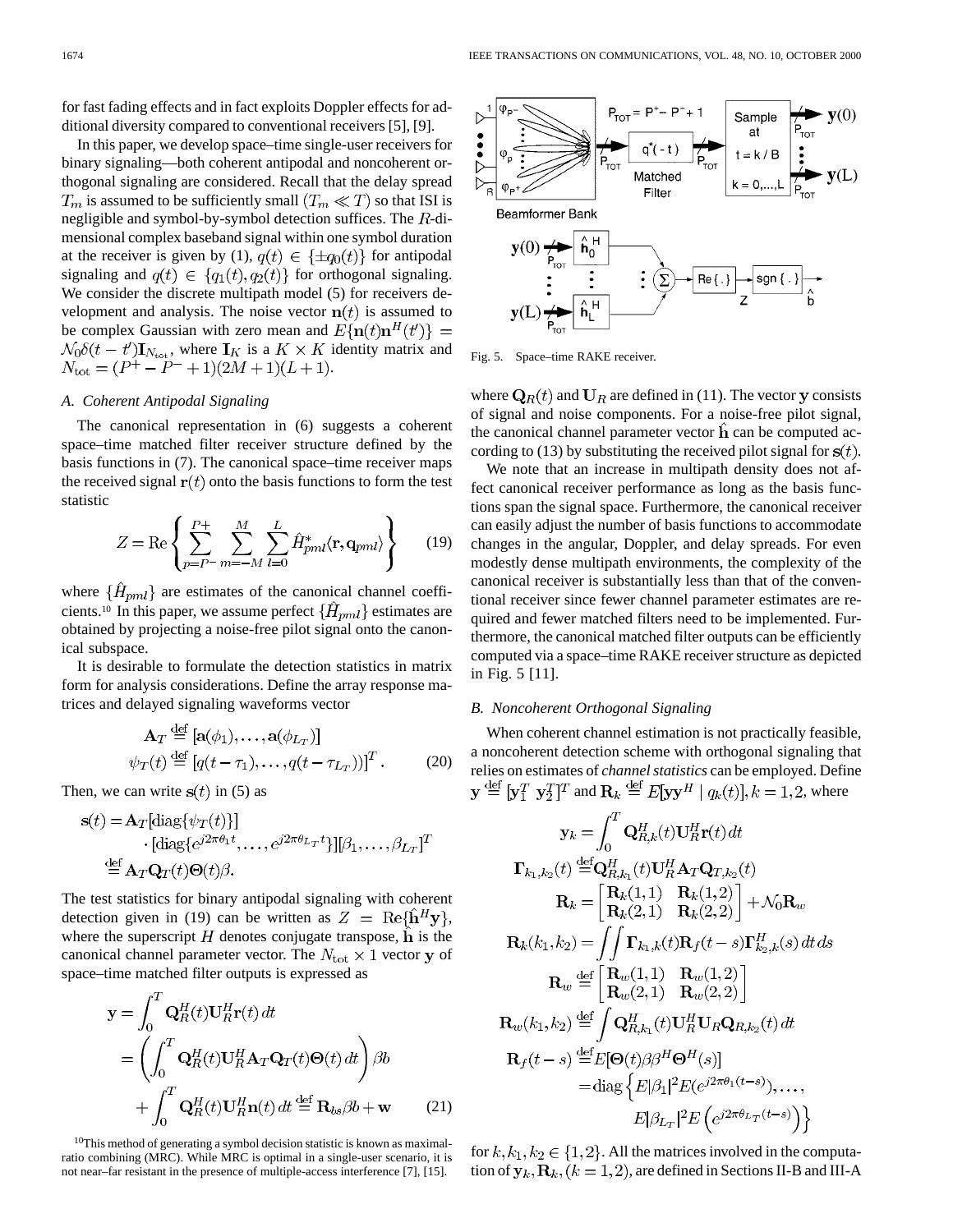where the subscript  $k$  denotes the temporal basis correlation for symbol k. If  $\mathbf{R}_f(t-s)$  is known, the optimal noncoherent detector computes the log-likelihood ratio  $\ell(\mathbf{y}) = \mathbf{y}^H(\mathbf{R}_1^{-1} \mathbb{R}^{-1}_2$ )y and compares it to a threshold [16]. If the estimate of  $\mathbf{R}_f(t-s)$  cannot be obtained, an equal-gain square-law combining detector can be used [7].

## IV. PERFORMANCE ANALYSIS

For performance analysis, we assume a discrete WSSUS multipath channel model in (5) with sufficiently slow fading so that Doppler effects are negligible. This is just the special case of the formulation in Section III with  $\theta_l = 0$  in (20) over one symbol duration.

## *A. Symbol-Error Probability*

The performance of ideal and canonical receivers is compared based on the *average* symbol-error probability  $(P_e)$  assuming perfect estimates of all multipath parameters  $\{\beta_l, \phi_l, \hat{\tau}_l\}$  for the ideal receiver, and canonical channel coefficients  $\{\hat{H}_{p0l}\}$  for the canonical receiver. From (5) and (21), the symbol test statistics of the canonical receiver in (19) can be written as

$$
Z = \text{Re}\{\hat{\mathbf{h}}^H \mathbf{R}_{bs} \beta b + \mathbf{h}^H \mathbf{w}\}\
$$
 (22)

where  $\mathbf{w} = \int_0^1 \mathbf{Q}_R(t) \mathbf{A}_R^H \mathbf{n}(t) dt$  and  $E[\mathbf{w}\mathbf{w}^H] = \mathcal{N}_0 \mathbf{R}_w$  with defined in (14). From (13),  $\mathbf{h} = \mathbf{R}_{w}^{-1} \mathbf{R}_{bs} \beta$ . Hence, (22) can be written as

$$
Z = \beta^H \mathbf{R}_{bs}^H \mathbf{R}_{w}^{-1} \mathbf{R}_{bs} \beta b + \text{Re}\left\{ \beta^H \mathbf{R}_{bs}^H \mathbf{R}_{w}^{-1} \mathbf{w} \right\}.
$$
 (23)

Assuming equiprobable binary symbols, the  $P_e$  given the fading vector  $\beta$  is<sup>11</sup>

$$
P_e(\beta) = \mathcal{Q}\left(\sqrt{\frac{2}{\mathcal{N}_0} \beta^H \mathbf{R}_{bs}^H \mathbf{R}_{w}^{-1} \mathbf{R}_{bs} \beta}\right).
$$
 (24)

Some insight can be gained from (24). Define  $R_T =$  $\int_0^T \mathbf{Q}_T(t) \mathbf{A}_T^H \mathbf{A}_T \mathbf{Q}_T(t) dt$ . From (14), it follows that the reconstruction error given  $\beta$  can be written as:

$$
\varepsilon_{r,\text{MIN}}(\beta) = \beta^H \left( \mathbf{R}_T - \mathbf{R}_{bs}^H \mathbf{R}_w^{-1} \mathbf{R}_{bs} \right) \beta. \tag{25}
$$

Hence, (24) can be written as

$$
P_e(\beta) = Q \left[ \sqrt{\frac{2}{\mathcal{N}_0} \beta^H \mathbf{R}_T \beta \left( 1 - \frac{\varepsilon_{r, \text{MIN}}(\beta)}{\beta^H \mathbf{R}_T \beta} \right)} \right].
$$
 (26)

Since  $P_e$  is obtained by averaging (24) over  $\beta$ , it can be seen from (26) that (by the monotonicity of  $Q(\cdot)$  and expectation)  $P_e$  is an increasing function of  $\varepsilon_{r, \text{MIN}}(\beta)$ . This is intuitively satisfying since  $\varepsilon_{r,\,\mathrm{MIN}}(\beta)/\beta^H\mathbf{R}_T\beta$  is the relative energy loss in the canonical signal representation with respect to the total received signal energy  $\beta^H \mathbf{R}_T \beta$ . This energy loss contributes to decision error.

Assuming  $\beta$  is a complex Gaussian random vector with zero mean (the Rayleigh fading model) and  $E[\beta \beta^H]$ 

$$
{}^{11}\mathcal{Q}(x) = (1/\sqrt{2\pi}) \int_x^{\infty} e^{-(t^2/2)} dt.
$$

 $\mathcal{E} \mathbf{I}_{L_T}/(\mathcal{N}_0 L_T)$ ,<sup>12</sup> where  $\mathcal E$  is the total received energy,  $P_e$  can be obtained as follows:13

$$
P_e = \frac{1}{2} \sum_{l=1}^{N_{\text{tot}}} \prod_{i=1, i \neq l}^{N_{\text{tot}}} \frac{\lambda_l}{\lambda_l - \lambda_i} \left( 1 - \sqrt{\frac{\rho \lambda_l}{\rho \lambda_l + 1}} \right) \tag{27}
$$

where  $\rho = \mathcal{E}/(\mathcal{N}_0 L_T)$  and  $\{\lambda_l\}$  are the nonzero eigenvalues of the signal matrix  $\boldsymbol{\Phi} \stackrel{\text{def}}{=} \mathbf{R}_{bs}^H \mathbf{R}_{w}^{-1} \mathbf{R}_{bs}$ .<sup>14</sup> Note that the effects of reconstruction error and diversity on symbol-error rate are coupled in (27). Basically, reconstruction error  $\varepsilon_{r,\text{MIN}}$  represents the amount of signal energy captured by receiver, while diversity represents the number of independent signal copies available at the receiver due to the channel scattering. The number of *effective diversity* and corresponding energy distribution are determined by the number of significant eigenvalues and eigenvalue distribution of the signal matrix  $\Phi$ .

The  $P_e$  of the ideal receiver can analyzed in the same manner since its test statistic Z is a special case of (23), where  $\mathbf{R}_{bs} =$  $\mathbf{R}_w = \mathbf{R}_T$ ; hence  $\mathbf{\Phi} = \mathbf{R}_T$ . The  $P_e$  for a noncoherent receiver can be obtained in a similar manner. In particular, by using the eigendecomposition and adopting the approach in [7], a closed-form expression for  $P_e$  can also be derived.

# *B. Diversity Gain*

Quantifying the diversity gain from  $P_e$  is not a clear-cut matter since the effect of diversity and energy loss on  $P_e$  are not separable, as apparent from (27). We choose to define the diversity gain of a space–time receiver with a signal matrix  $\Phi$ as follows:

$$
D_G = \frac{P_e(\text{receiver})}{\frac{1}{2} \left( 1 - \sqrt{\frac{\rho \text{tr}(\Phi)}{1 + \rho \text{tr}(\Phi)}} \right)}
$$
(28)

where  $\rho$  is as in (27) and  $tr(M)$  is the trace of matrix M. The denominator is just the symbol-error probability of a single-path Rayleigh fading channel with the same amount of received signal energy as that remaining after the space–time matched filtering operation(ideal or canonical). We will see in the next section that the proposed receivers capture virtually all diversity available in the received signal. In particular, the loss in the diversity gain decreases as the oversampling factor  $\mathcal O$  is increased and at  $\mathcal{O} = 8$  the loss is virtually negligible.

## V. EXAMPLES

As noted in Section III, the canonical receiver only requires estimates of the canonical channel coefficients, while the ideal receiver requires estimates of *all* multipath, DOAs, time delays, and fading parameters. For comparison purposes, we assume all parameters required are estimated perfectly. Although unrealistic, this assumption provides an upper bound on performance. Coherent detection and binary antipodal signaling are assumed. A length-31 M sequence serves as the spreading code, and  $P_e$ 

 $12$ Uniform power uncorrelated scatterer [7], a commonly used model.

<sup>13</sup>Using [7, pp. 801–802] and the Karhunen–Loeve expansion of the random vector  $\mathbf{R}_{w}^{-1/2} \mathbf{\hat{R}}_{bs} \beta$ .

 $14\Phi \stackrel{\text{def}}{=} \mathbf{R}_{bs}^H \mathbf{R}_{w}^{-1} \mathbf{R}_{bs} E[\beta \beta^H]$  if uncorrelated scatterer model is relaxed.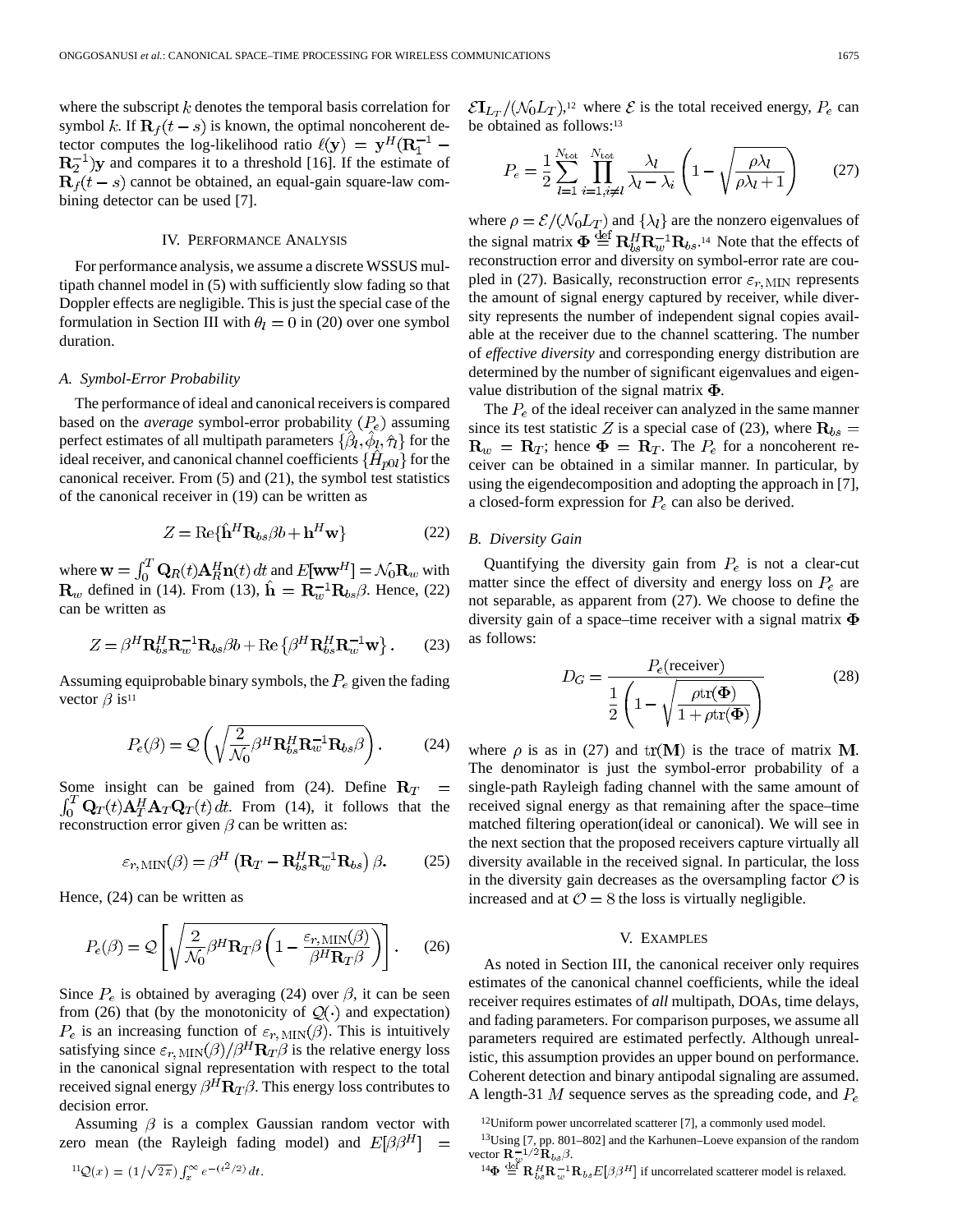

Fig. 6. Coherent space-only processing: ideal versus canonical with different number of beams.

as a function of  $SNR(=\mathcal{E}/\mathcal{N}_0)$  is used as the performance measure.

# *A. Example 1. Coherent Space-Only Processing*

A nine-element uniform linear array is used with half-wavelength spacing. A total of 21 multipath arrivals with DOAs uniformly distributed on  $\left[-\frac{\pi}{10}, \frac{\pi}{10}\right]$  is assumed with zero delay spread  $(T_m = 0)$ . The canonical receiver is based on up to nine beams with directions chosen according to (8) to obtain  $\varphi_k \in \{0, \pm 0.07\pi, \pm 0.15\pi, \pm 0.23\pi, \pm 0.35\pi\}.$  Fig. 6 depicts the performance of the conventional and several canonical receivers based on different numbers of beam directions. The receiver with "three beams" uses the directions  $\{0, \pm 0.07\pi\},\$ "five beams" uses  $\{0, \pm 0.07\pi, \pm 0.15\pi\}$ , "seven beams" uses  $\{0, \pm 0.07\pi, \pm 0.15\pi, \pm 0.23\pi\}$ , while "nine beams" use all nine  $\varphi_k$ . The three-beam canonical receiver experiences a 2.5-dB SNR loss at  $P_e = 10^{-4}$  since the beams with directions  $\{\pm 0.07\pi\}$  do not span the space corresponding to the angular spread of the multipath ( $|\phi| < \pi/10$ ). However, as suggested by the canonical signal model, five beams are sufficient to represent the given angle spread, as evident from the nearly identical performance of the canonical receiver with five, seven, or nine beams and the conventional receiver exactly matched to the DOAs. Note that the conventional receiver requires estimates of  $21 \times 2$  DOA and fading parameters and forms 21 beams, whereas canonical receiver requires estimates of at most nine channel parameters and forms at most nine beams.

# *B. Example 2. Coherent Space–Time Processing with Raised-Cosine Chip Waveform of Different Roll-Off Factors*

In this example, symbol-error probability for roll-off factors  $\alpha$  of 0, 1 are computed. A four-element uniform linear array with a half-wavelength spacing is used and a dense multipath environment with a total of  $11 \times 64$  scatterers distributed evenly over  $\left[-\frac{\pi}{10}, \frac{\pi}{10}\right] \times [0, 3.9375T_c]$  is simulated. The canonical representation samples at DOAs  $\{\pm 0.08\pi, \pm 0.27\pi\}$  with  $\mathcal{O} =$ 1, 2, 4, 8 for each  $\alpha$ .

Fig. 7(a) and (b) compares the performance of the conventional (ideal) and canonical receivers. At a symbol-error probability  $10^{-4}$ , the canonical receiver with a roll-off factor of  $\alpha = 0$ is within 0.5 dB of the ideal receiver for  $\mathcal{O} = 4$  or 8, and this gap decreases with increasing  $\mathcal{O}$ . Note that the canonical receiver delivers this near-optimal performance at a substantially reduced complexity. The ideal receiver requires  $11 \times 64 \times 3$ estimates of  $(\phi_l, \tau_l, \beta_l)$ , and computation of  $11 \times 64$  matched space–time filter outputs. In contrast, the canonical receiver for  $\mathcal{O} = 8$  only requires estimates of 4  $\times$  33 coefficients  $H_{pol}$ and computation of  $4 \times 33$  matched filter outputs. Similar complexity savings also occur for  $\alpha = 1$  with improved performance (compared to that for  $\alpha = 0$ ) as demonstrated next. Notice that for raised-cosine with  $\alpha = 0$  at symbol-error probability of  $10^{-4}$ , a 2.3-dB SNR loss occurs for  $\mathcal{O} = 1$  and 0.3 dB for  $\mathcal{O} = 4$ . For  $\alpha = 1$ , the canonical receiver experiences a loss of 4 dB for  $\mathcal{O} = 1$  and virtually no loss for  $\mathcal{O} = 4$ . The increased SNR loss at  $\mathcal{O} = 1$  for roll-off factor of  $\alpha = 1$  occurs because the spectral main lobe is twice as wide as that for roll-off factor of  $\alpha = 0$ . However, the side lobe magnitudes decay much faster for  $\alpha = 1$ , resulting in virtually no SNR loss as compared with that for  $\alpha = 0$ .

The diversity gain  $D_G$  for the above receiver structures above are computed and depicted in Fig. 7(c) and (d). As expected, the loss in diversity gain with respect to the ideal receiver become smaller as the oversampling factor  $\mathcal O$  is increased. The effect of roll-off factor  $\alpha$  on diversity gain is similar to that on symbolerror probability.

The above examples demonstrate that  $P_e$  of canonical receivers approach those of the ideal receiver within a *practical range* of SNR (0–15 dB) as the oversampling factor  $\mathcal{O}$  and/or raised-cosine roll-off factor  $\alpha$  increase. In fact, the difference in  $P_e$  can be made arbitrarily small since the reconstruction error can also be made arbitrarily small. This indicates that the canonical coordinate signal representation is able to capture essentially all the signal energy arriving at the receiver. The last example indicates that these receivers capture all the essential diversity that are contained in the received space–time signal.

#### VI. DISCUSSION AND CONCLUSIONS

In this paper, we have introduced a parsimonious canonical representation for arbitrary time-varying spatio-temporal channels. The representation exploits the fact that the underlying signal space possesses finite degrees of freedom due to the finite duration and essentially finite bandwidth of signaling waveform and finite aperture of sensor array. The representation has been shown to capture all the essential degrees of freedom and energy that are contained within the signal. This representation is used to design wireless space–time receivers that eliminate the need for delay, Doppler, and DOA parameter estimation. The resulting receivers attain near-optimal performance, with substantially less complexity than existing designs, particularly in dense multipath environments. The number of parameters in the canonical representation is independent of the number of multipaths and depends only on the angle, delay, and Doppler spreads of the channel.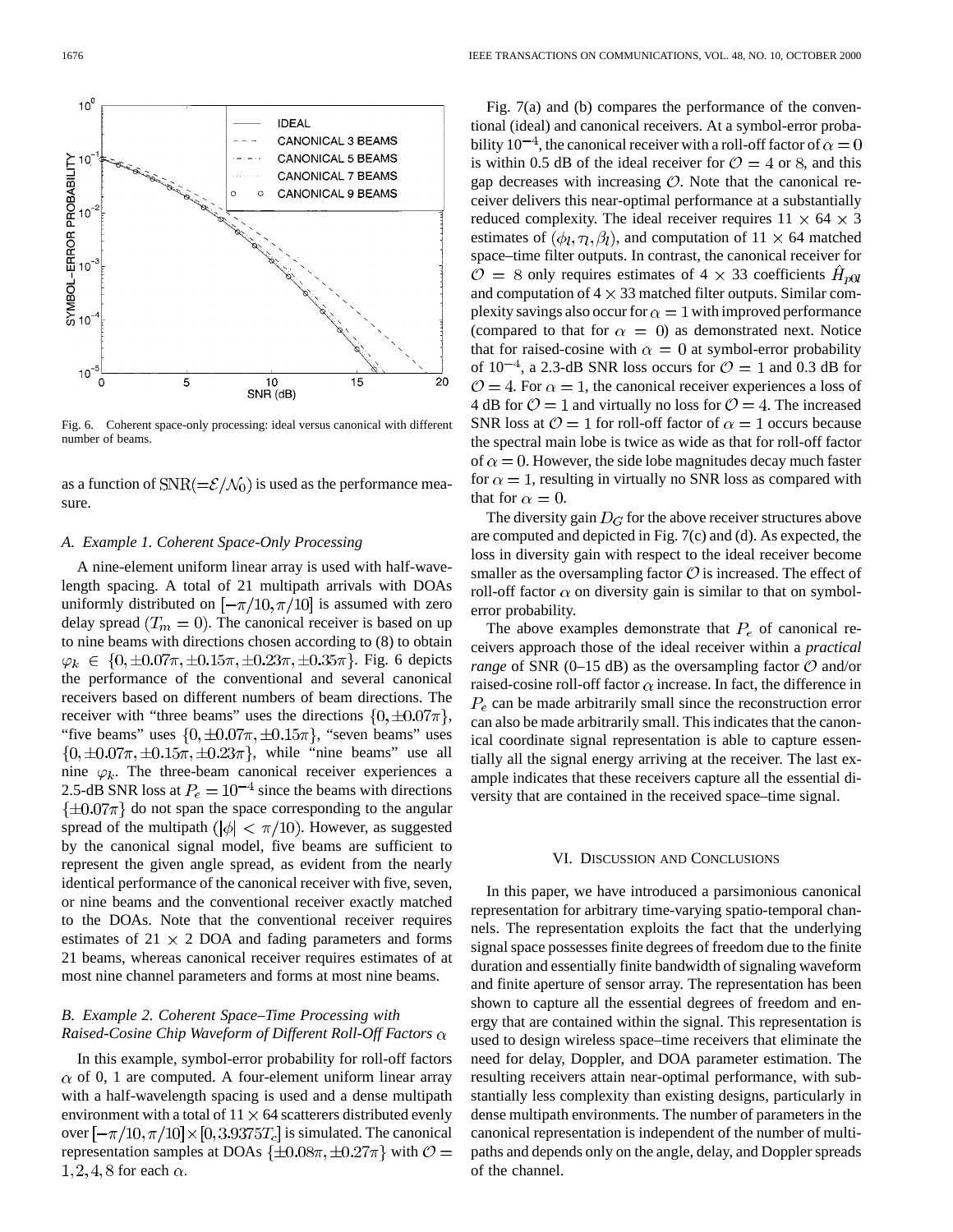

Fig. 7. Coherent space–time processing raised-cosine chip waveform: ideal versus canonical with (a)  $P_e$  for  $\alpha = 0$  (rectangular), (b)  $P_e$  for  $\alpha = 1$ , (c) diversity gain for  $\alpha = 0$ , and (d) diversity gain for  $\alpha = 1$ .

The parsimonious nature of the proposed canonical coordinate representation simplifies a number of problems in mobile wireless communication. In the case of time-only processing, the representation has been exploited for diversity processing, interference suppression, and timing acquisition [5], [17], [9], [18]. In a multiuser context, the canonical representation provides a natural framework for tailoring receiver complexity to a desired level of performance. We are currently investigating the use of the canonical representation in several aspects of multiuser spatio-temporal receiver design, including interference suppression [15], [19], channel estimation, and timing acquisition.

## APPENDIX A

# PROOF OF CANONICAL SIGNAL REPRESENTATION THEOREM

To prove (6), we devise a method to compute the canonical channel parameters  $H_{pml}$ . First, we derive a *strictly* band-limited approximation of  $s(t)$ . Then, the Fourier series of the approximation is truncated to leave out the terms that are 'sufficiently outside' the delay, Doppler, and angle spread. Due to its time-limited and essentially band-limited nature,  $x(\phi, t)$  admits a representation<sup>15</sup> [5]

$$
x(\phi, t) \approx \sum_{m=-M}^{M} \sum_{l=0}^{L} \hat{F}_{ml}(\phi) e^{((j2\pi mt)/M)} q\left(t - \frac{l}{B}\right)
$$
  

$$
\hat{F}_{ml}(\phi) = \int_{0}^{T_m} \int_{-B_d}^{B_d} H(\phi, \theta', \tau') e^{-j\pi((m/T) - \theta')T}
$$
  

$$
\times \operatorname{sinc}\left(\left(\frac{m}{T} - \theta'\right)T\right)
$$
  

$$
\times \operatorname{sinc}\left(\left(\frac{l}{B} - \tau'\right)B\right) d\theta' d\tau'
$$

where  $L = [T_m B]$  and  $M = [T B_d]$ . Then, (4) can be written as

$$
\mathbf{s}(t) \approx \sum_{m=-M}^{M} \sum_{l=0}^{L} e^{\frac{j2\pi mt}{M}} q\left(t - \frac{l}{B}\right) \int_{S^-}^{S^+} \hat{F}_{ml}(\phi) \mathbf{a}(\phi) d\phi.
$$
  
<sup>15</sup>
$$
\sin c(x) = \sin(\pi x) / (\pi x).
$$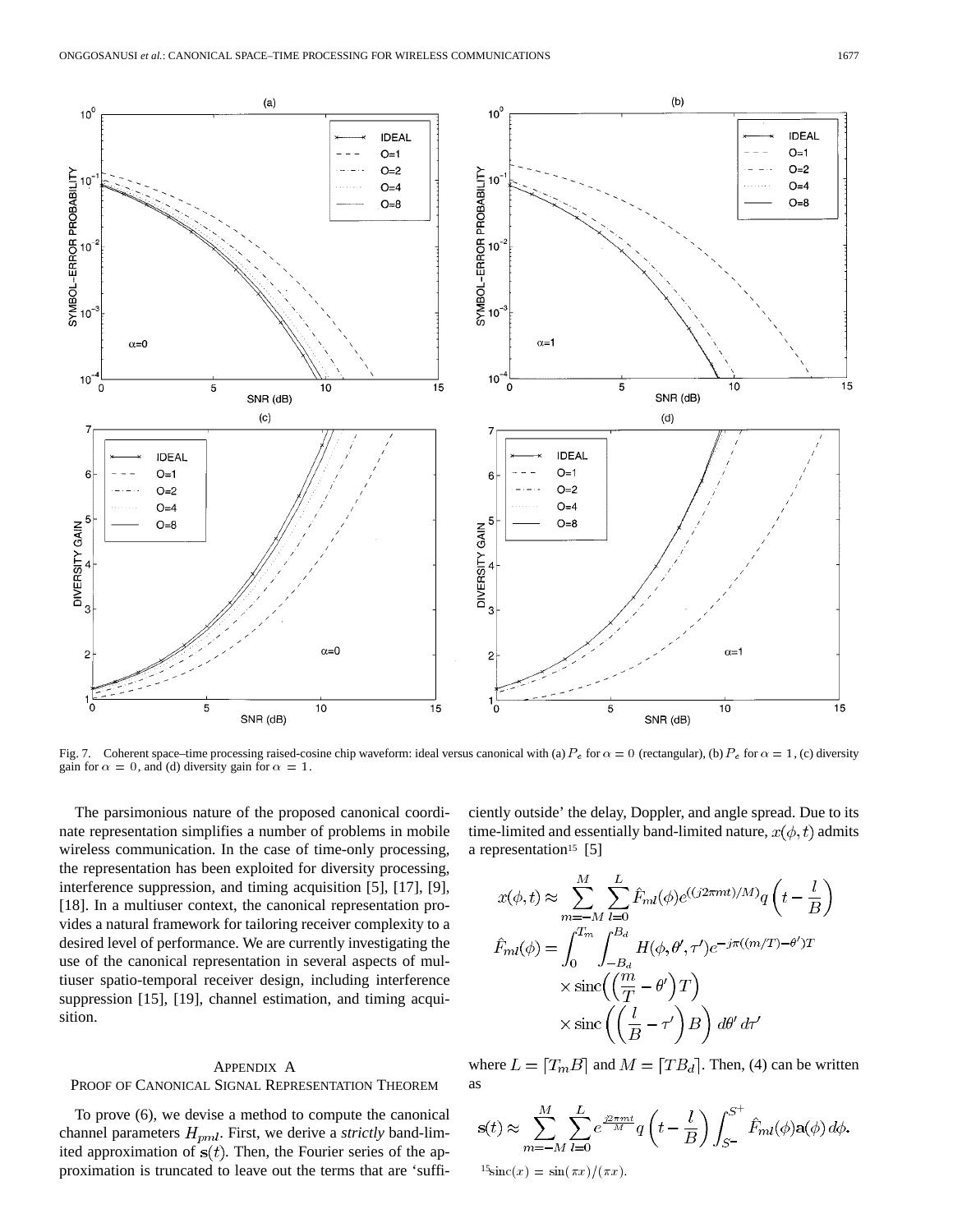By choosing  $\{\varphi_p\}_{p=1}^R$  such that  $\{\mathbf{a}(\varphi_p)\}_{p=1}^R$  are linearly independent, span $({a(\varphi_p)}_{n=1}^R) = \mathcal{C}^R$ , hence there exists coefficients  $v_{pml}$  such that

$$
\int_{S^{-}}^{S^{+}} \hat{F}_{ml}(\phi) \mathbf{a}(\phi) d\phi = \sum_{p=1}^{R} v_{pml} \mathbf{a}(\varphi_p).
$$
 (29)

In particular, if  $\{\varphi_p\}$  are chosen so that  $\{a(\varphi_p)\}\$  are orthogonal, then

$$
v_{pml} = \mathbf{a}^H(\varphi_p) \int_{S^-}^{S^+} \hat{F}_{ml}(\phi) \mathbf{a}(\phi) d\phi, \qquad p = 1, \dots, R.
$$

**Otherwise** 

$$
[v_{1ml},\ldots,v_{Rml}]^T = (\mathbf{U}_R^H \mathbf{U}_R)^{-1} \mathbf{U}_R^H \int_{S^-}^{S^+} \hat{F}_{ml}(\phi) \mathbf{a}(\phi) d\phi
$$

where  $U_R$  is defined in (12). It is shown in Appendix B for uniform linear array with  $\{\varphi_p\}_{p=1}^R$  chosen according to (8) that terms outside  $p = P^-$ ,...,  $P^+$  are small. Hence, (6) follows.

While this method highlights the idea behind canonical signal representation, it is not optimal in the least square sense. As demonstrated in Appendix B, the error in the spatial domain originates from the truncation of the summation in (29). The magnitude of the error depends on the contribution of the excluded array response vectors due to a source from an arbitrary direction in  $[S^-, S^+]$ . Since the excluded response vectors  $a(\phi)$ are associated with directions  $\phi \notin [S^-, S^+]$ , it is the sidelobe levels of the array response that determine the truncation error.

# APPENDIX B UPPER BOUND FOR  $\varepsilon_{r,\,\text{angle}}$ —ANGLE ONLY

Consider the angle-only case where  $\mathbf{s} = \int_{S}^{S^+} h(\phi) \mathbf{a}(\phi) d\phi =$  $h(\phi_*)$ **a** $(\phi_*)$ *S*<sub> $\Delta$ </sub> for some  $\phi_* \in (S^-, S^+)$ ,  $S_{\Delta} \stackrel{\text{def}}{=} S^+ - S^$ by mean value theorem. For simplicity, we use uniform linear array (ULA) with  $\{\varphi_p\}_{p=1}^R$  given in (8), which corresponds to orthogonal set of  $\{\mathbf{a}(\varphi_p)\}_{p=1}^R$ . Define  $S \stackrel{\text{def}}{=} \{P^-, \ldots, P^+\}.$ Given  $\phi_* \in [\varphi_n, \varphi_{n+1})$  (hence  $\{n, n+1\} \subset S$ ), it follows from (8) that there exists  $0 < \delta_0 < 2$  for  $p \not\in S$  such that

$$
\Delta_R(n, p) \stackrel{\text{def}}{=} \sin(\varphi_p) - \sin(\phi_*) = \frac{1}{R} |\delta_0 + 2(n - p)|
$$

Then, the corresponding energy in the canonical channel parameter  $H_p$  is

$$
|\hat{H}_p|^2 = |h(\phi_*)S_\Delta \mathbf{a}^H(\varphi_p)\mathbf{a}(\phi_*)|^2
$$
  
= 
$$
\left| h(\phi_*)S_\Delta \frac{\sin\left(\frac{\pi}{2}R\Delta_R(n,p)\right)}{\sin\left(\frac{\pi}{2}\Delta_R(n,p)\right)} \right|^2
$$
  
= 
$$
|h(\phi_*)S_\Delta|^2 \frac{\sin^2(\pi\delta_0/2)}{\sin^2(\Delta_R(n,p))}.
$$
 (30)

It is apparent  $|\hat{H}_p|^2$  are small for  $p \notin S$  as they correspond to

the sidelobe energy. Hence

$$
\varepsilon_{r,\,\text{angle}} = \left\| \sum_{p \not\in S} \hat{H}_p a(\varphi_p) \right\|_{\text{ST}}^2 = \sum_{p \not\in S} |\hat{H}_p|^2
$$

$$
= \sin^2 \left( \frac{\pi}{2} \delta_0 \right) |h(\phi_*) S_\Delta|^2 \sum_{p \not\in S} \frac{1}{\sin^2(\Delta_R(n, p))}
$$

which can be made arbitrarily small by including more terms in the representation. When all R terms are used,  $\varepsilon_{r,\text{angle}} = 0$ .

## APPENDIX C

UPPER BOUND FOR  $\varepsilon_{r,\text{doppler}}$ —DOPPLER ONLY

In the Doppler-only case,  $s(t) = h(t)q(t)$  and . Then, the canonical channel parameters

$$
\hat{H}_m = \int_{-B_d}^{B_d} H(\theta) e^{j\pi(\theta - m/T)} \text{sinc}((\theta - m/T)T) d\theta
$$

$$
= 2B_d H(v_*) e^{j\pi(v_* - m)} \text{sinc}(v_* - m)
$$
(31)

for some  $v_* \in (-B_dT, B_dT)$ . Here, differentiability of  $H(v)$  in  $\left(-B_dT, B_dT\right)$  is assumed and mean value theorem is used for the second equality. It can be seen from (31) that most energy is contained in  $|m| \leq [B_dT]$ , which corresponds to the main lobe of the 'sinc' function. The reconstruction error originates from the truncation of the series. We have

 $\varepsilon_{r,\,\text{doppler}}$ 

$$
=4\int_0^T \left| \sum_{m=M+1}^{\infty} \hat{H}_m e^{j2\pi((mt)/T)} \right|^2 dt
$$
  
\n
$$
=4\sum_{m=M+1}^{\infty} \sum_{m'=M+1}^{\infty} \hat{H}_m \hat{H}_{m'}^* \int_0^T e^{j((2\pi)/T)(m-m')t} dt
$$
  
\n
$$
=4T \sum_{m=M+1}^{\infty} |\hat{H}_m|^2
$$
  
\n
$$
= \underbrace{\left(\frac{4B_d\sqrt{T}|H(v_*)|\sin(\pi v_*)}{\pi}\right)^2}_{\text{$K_{\text{doppler}}^2$}} \times \sum_{m=M+1}^{\infty} \frac{1}{(m-v_*)^2}
$$
  
\n
$$
\leq \int_{M+1}^{\infty} \frac{K_{\text{doppler}}^2 dx}{(x-v_*)^2} = \frac{K_{\text{doppler}}^2}{M+1-v_*}.
$$

Then, as M is increased above  $[B_dT]$ , the reconstruction error goes to zero.

## APPENDIX D

## UPPER BOUND FOR  $\varepsilon_{r,\,\text{mpath}}$ —MULTIPATH ONLY

Consider the case when  $M = 0$  and  $R = 1$  (no Doppler shift or spatial diversity). In particular, we would like to investigate the effect of oversampling factor  $\mathcal O$  and roll-off factor on the reconstruction error  $\varepsilon_{r,\text{mpath}}$  (see Section II-C). The reconstruction error in this case is upper bounded by the error in Fourier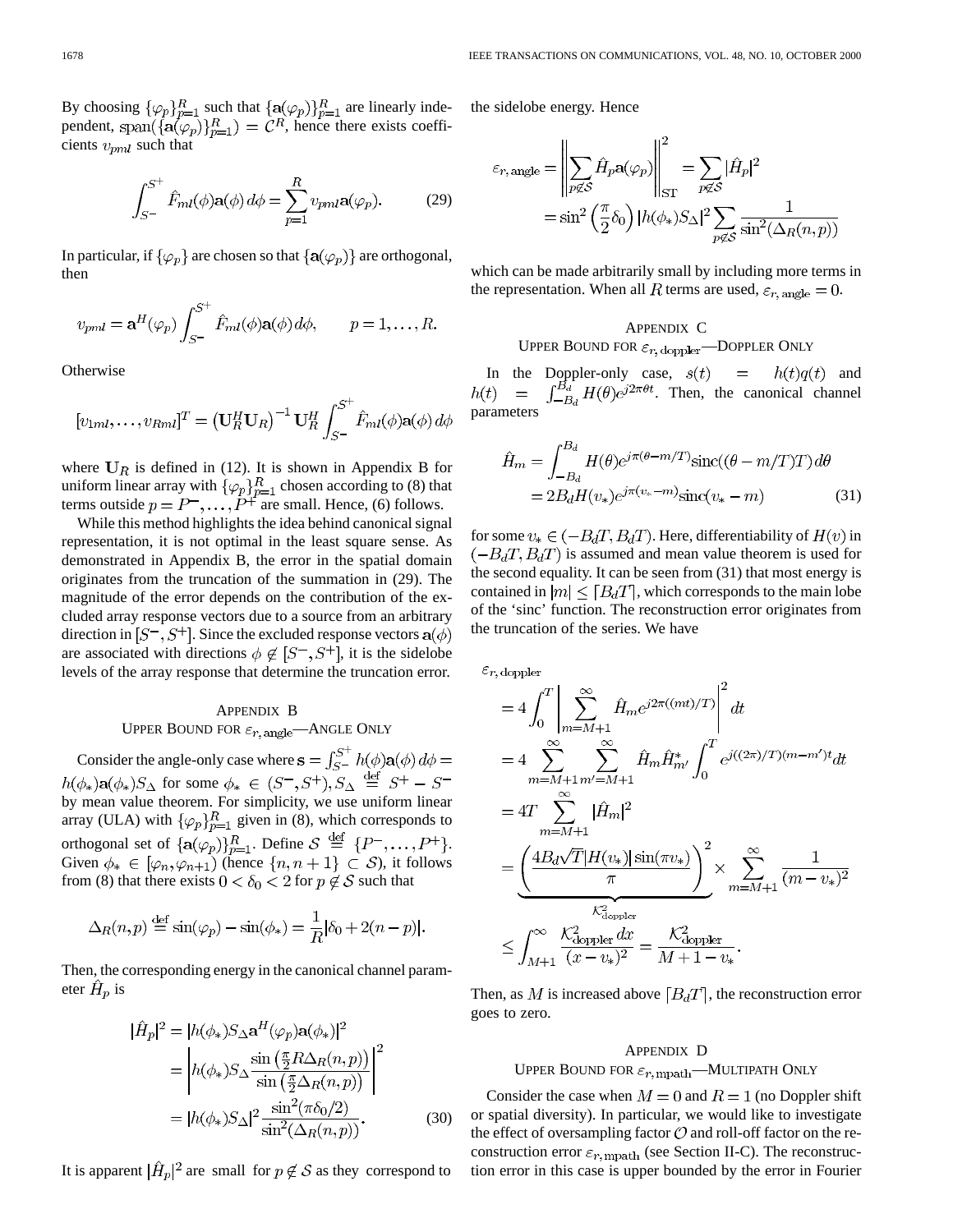series expansion [5] which consists of the error due to bandwidth truncation of  $s(t)$  ( $\varepsilon_{r,bw}$ ) and Fourier series truncation of the bandwidth-truncated signal  $s_B(t)$  ( $\varepsilon_{r,\text{trunc}}$ ). It follows from triangular inequality property of the space–time norm defined in Section II-B that  $\sqrt{\varepsilon_{r,\text{mpath}}}\leq \sqrt{\varepsilon_{r,bw}}+\sqrt{\varepsilon_{r,\text{trunc}}}.$  But

$$
\varepsilon_{r,bw} = \int |s(t) - \hat{s}(t)|^2 dt
$$
  
\n
$$
\leq 2 \sup_{f \in [B/2,\infty)} |H(f)|^2 \int_{B/2}^{\infty} |Q(f)|^2 df
$$
  
\n
$$
\stackrel{\text{def}}{=} 2\bar{H} \int_{B/2}^{\infty} |Q(f)|^2 df
$$
 (32)

where  $Q(f)$  is the Fourier transform of  $q(t)$ . Since the spreading code has an approximately flat spectrum,  $\epsilon_{r,bw} \approx 2\bar{H}N^2 \int_{B/2}^{\infty} |V(f)|^2 df$ , where N is the spreading gain. For a raised-cosine chip waveform with roll-off factor  $\alpha$ , it can be shown that for  $\alpha = 0$ 

$$
\varepsilon_{r,bw} \le 2N^2 \int_{B/2}^{\infty} \frac{df}{f^2} = 8N^2 \frac{T_c}{\mathcal{O}}.
$$
 (33)

For  $0 < \alpha \leq 1$ , with  $z \stackrel{\text{def}}{=} (2T_c/\sqrt{K_2}\mathcal{O}\alpha)$ 

$$
\varepsilon_{r,bw} \le K_1 \int_{B/2}^{\infty} \frac{df}{f^2 (f^2 - K_2^{-1} \alpha^{-2})^2}
$$
  
=  $K_1(\sqrt{K_2 \alpha})^5 \left[ \frac{3}{4} \log \left( \frac{1 - z}{1 + z} \right) + \frac{3}{2} z + \frac{1}{2} z^3 + \frac{z^5}{2(1 - z^2)} \right]$   
=  $\sum_{j=2}^{\infty} \left( \frac{2T_c}{\sigma} \right)^{2j+1} \frac{K_3(j)}{\alpha^{2(j-2)}}$   
 $\approx K_3(2) \left( \frac{2T_c}{\sigma} \right)^5 + \frac{K_3(3)}{\alpha^2} \left( \frac{2T_c}{\sigma} \right)^7$ 

for some constants  $K_1, K_2$ , and a sequence  $K_3(j)$  for which the above series is absolutely summable.16 This shows that for large  $\alpha$ ,  $\varepsilon$ <sub>r</sub>, $_{bw}$  decays faster with higher terms.

The bound for  $\varepsilon_{r,\text{trunc}}$  is derived as in Appendix B since by mean value theorem

$$
\hat{H}_l = \int_0^{T_m} h(\tau) \text{sinc}(B\tau l) d\tau = T_m h(\tilde{\tau}) \text{sinc}(B\tilde{\tau} l)
$$

for some  $\tilde{\tau} \in (0, T_m)$ . It is apparent that for  $l > [T_m B]$ , the coefficients  $\hat{H}_l$  are small. Hence

$$
\varepsilon_{r,\,\text{trunc}} = 4 \sum_{l=L+1}^{\infty} \sum_{l'=L+1}^{\infty} \hat{H}_l \hat{H}_{l'}^* \int q\left(t - \frac{l}{B}\right) q\left(t - \frac{l'}{B}\right) dt
$$

$$
= C^2 \sum_{l=L+1}^{\infty} |\hat{H}_l|^2.
$$
(34)

<sup>16</sup>Equation (34) can be obtained from a Taylor series expansion around  $z = 0$ for  $z < 1$ .

Such  $\mathcal{C} > 0$  exists, since the autocorrelation of the spreading code is banded diagonal, i.e.,

$$
\int q\left(t - \frac{l}{B}\right) q\left(t - \frac{l'}{B}\right) dt \approx 0, \qquad |l - l'| \ge BT_{c}. \quad (35)
$$

Hence,  $\mathcal C$  is to account for the off-diagonal terms. Then, analogous to Appendix C

$$
\varepsilon_{r, \text{trunc}} = \underbrace{\left(\frac{2CT_m|h(\tilde{\tau})|\sin(\pi B\tilde{\tau})}{\pi}\right)^2}_{\mathcal{K}^2_{\text{mpath}}} \times \underbrace{\sum_{l=L+1}^{\infty} \frac{1}{(l - B\tilde{\tau})^2}}_{\mathcal{L} = L+1}
$$
\n
$$
\leq \frac{\mathcal{K}^2_{\text{mpath}}}{(L+1-B\tilde{\tau})}
$$

which can be made arbitrarily small by incorporating more terms (except for  $\alpha = 0$ , see Fig. 4).

# APPENDIX E PROOF OF  $(15)$

Given an arbitrary spatio-temporal signal  $s(t)$  as in (4),  $\varepsilon_{r, \text{MIN}} = ||\mathbf{s}(t) - \hat{\mathbf{s}}_O(t)||_{\text{ST}}^2$ , where  $\hat{\mathbf{s}_O}(t)$  is the least squares optimal estimate of  $s(t)$  within the linear span of the space–time canonical basis. By the uniqueness of least square solution, for any  $\hat{\mathbf{s}}(t) \neq \hat{\mathbf{s}}_O(t)$ .

$$
\sqrt{\varepsilon_{r,\text{MIN}}} < ||\mathbf{s}(t) - \hat{\mathbf{s}}(t)||_{\text{ST}} \n\leq ||\mathbf{s}(t) - \hat{\mathbf{s}}_{\text{angle}}(t)||_{\text{ST}} + ||\hat{\mathbf{s}}_{\text{angle}}(t) - \hat{\mathbf{s}}_{\text{dopp}}(t)||_{\text{ST}} \n+ ||\hat{\mathbf{s}}_{\text{dopp}}(t) - \hat{\mathbf{s}}(t)||_{\text{ST}} \n\tag{36}
$$

for any  $\hat{\mathbf{s}}_{\text{angle}}(t), \hat{\mathbf{s}}_{\text{dopp}}(t) \in \mathcal{C}^R \otimes \mathcal{L}_2$ . The second inequality follows from triangular inequality property of a norm. By mean value theorem,  $\mathbf{s}(t) = \mathbf{a}(\overline{\phi})x(\overline{\phi}, t)S_{\Delta}$  for some  $\overline{\phi} \in (S^-, S^+)$ . Note that  $\hat{\mathbf{s}}_{\text{angle}}(t), \hat{\mathbf{s}}_{\text{dopp}}(t)$  are arbitrary and  $\hat{\mathbf{s}}(t)$  is arbitrary within the linear span of space–time canonical basis. To obtain (15),  $\hat{\mathbf{s}}_{\text{angle}}(t)$ ,  $\hat{\mathbf{s}}_{\text{dopp}}(t)$ , and  $\hat{\mathbf{s}}(t)$  are chosen as follows:

$$
\hat{\mathbf{s}}_{\text{angle}}(t) = S_{\Delta}x \left(\bar{\phi}, t\right) \sum_{p} F_{p} \mathbf{a}(\varphi_{p})
$$
\n
$$
\hat{\mathbf{s}}_{\text{dopp}}(t) = \left[ S_{\Delta} \sum_{p} F_{p} \mathbf{a}(\varphi_{p}) \right]
$$
\n
$$
\times \int_{0}^{T_{m}} q(t - \tau) \sum_{m} G_{m} \left(\bar{\phi}, \tau\right) e^{j((2\pi mt)/T)} d\tau
$$
\n
$$
\hat{\mathbf{s}}(t) = \left[ S_{\Delta} \sum_{p} F_{p} \mathbf{a}(\varphi_{p}) \right]
$$
\n
$$
\times \sum_{m} e^{j((2\pi mt)/T)} \sum_{l} J_{ml}(\bar{\phi}) q \left(t - \frac{l}{B}\right). \quad (37)
$$

The choices above reflect three successive least square approximations of  $s(t)$  in angle, Doppler, and multipath domain alone, respectively. The expansion coefficients  ${F_n}, {G_m(\phi, \tau)}, {J_{ml}(\phi)}$  are chosen such that each error term in (36) is minimized.